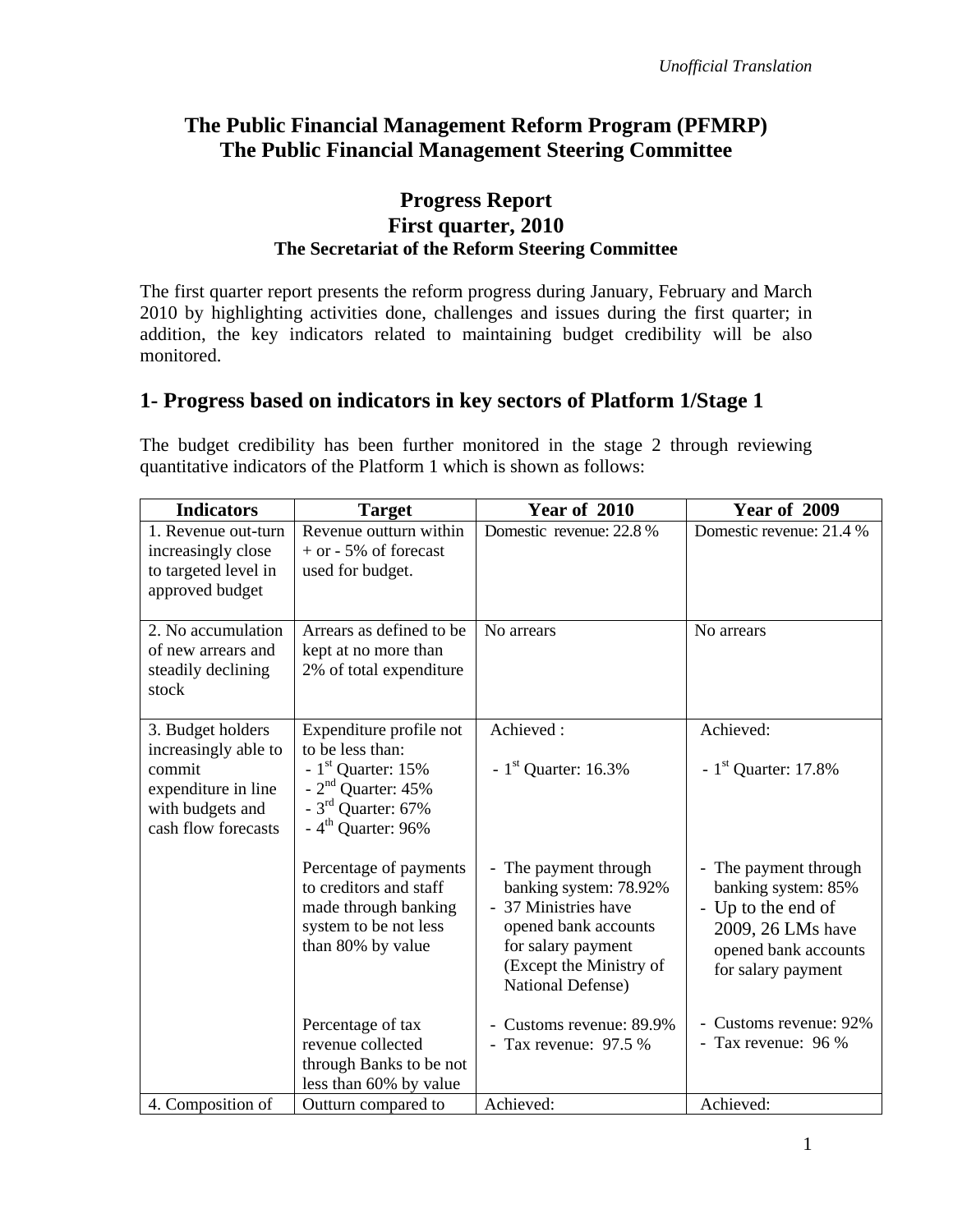| expenditure by type<br>(staff costs, non-<br>staff costs etc)<br>close to approved<br>budget.<br>5. Better yield<br>achieved from tax<br>base through<br>improved<br>collection<br>efficiency and<br>planned use of non-<br>tax sources. | budget to be not less<br>than:<br>- Salary:<br>98%<br>- Goods/Services: 95%<br>- Capital:<br>85%<br>Progressive<br>improvement in<br>revenue yield compared<br>to GDP by 0.5% per<br>annum. | 17.8%<br>- Salary:<br>Goods/service: 13.8%<br>- Capital:<br>15.4%<br>20.3%<br>Tax revenue:<br>- Direct Tax:<br>21%<br>- Indirect Tax:<br>20.1%<br>- Non-tax revenue: 37.4%                                                                                                                                          | - Salary:<br>18.8%<br>Goods/service: 12.9%<br>- Capital:<br>20.3%<br>- Tax revenue: 22.1%<br>- Direct Tax:<br>29.1%<br>- Indirect Tax: 20.7%<br>- Non-tax revenue: 18.5%                                                                                                                                                                                                                                                                                                                                                                                                                                                                                           |
|------------------------------------------------------------------------------------------------------------------------------------------------------------------------------------------------------------------------------------------|---------------------------------------------------------------------------------------------------------------------------------------------------------------------------------------------|---------------------------------------------------------------------------------------------------------------------------------------------------------------------------------------------------------------------------------------------------------------------------------------------------------------------|--------------------------------------------------------------------------------------------------------------------------------------------------------------------------------------------------------------------------------------------------------------------------------------------------------------------------------------------------------------------------------------------------------------------------------------------------------------------------------------------------------------------------------------------------------------------------------------------------------------------------------------------------------------------|
| 6. All significant<br>areas of both<br>revenue and<br>expenditure<br>captured in both<br>the budget and<br>accounts of the<br>government.                                                                                                | No significant areas<br>of omission                                                                                                                                                         | - TSA and government<br>bank accounts<br>consolidation have<br>been further<br>strengthened<br>- New chart of account,<br>new budget<br>classification and<br>budget strategic plan<br>have been further<br>improved<br>- Up to the end of<br>March 2010, the total<br>current accounts have<br>been reduced to 87. | - TSA and government<br>bank accounts<br>consolidation, new<br>chart of account,<br>new budget<br>classification and<br>budget strategic plan<br>have been further<br>strengthened to<br>incorporate revenue<br>and expenditure into<br>the government<br>accounts. Revenue<br>and expenditure of<br>state-owned<br>enterprises,<br>administrative<br>entities and DPs' off<br>budget have been<br>urged to be<br>incorporated in BSP<br>2010-2012.<br>- At the end of 2009,<br>the total current<br>accounts have been<br>reduced to 110<br>- Data system<br>(DMFAS) has been<br>implemented to<br>improve overseas<br>financial<br>management and<br>monitoring. |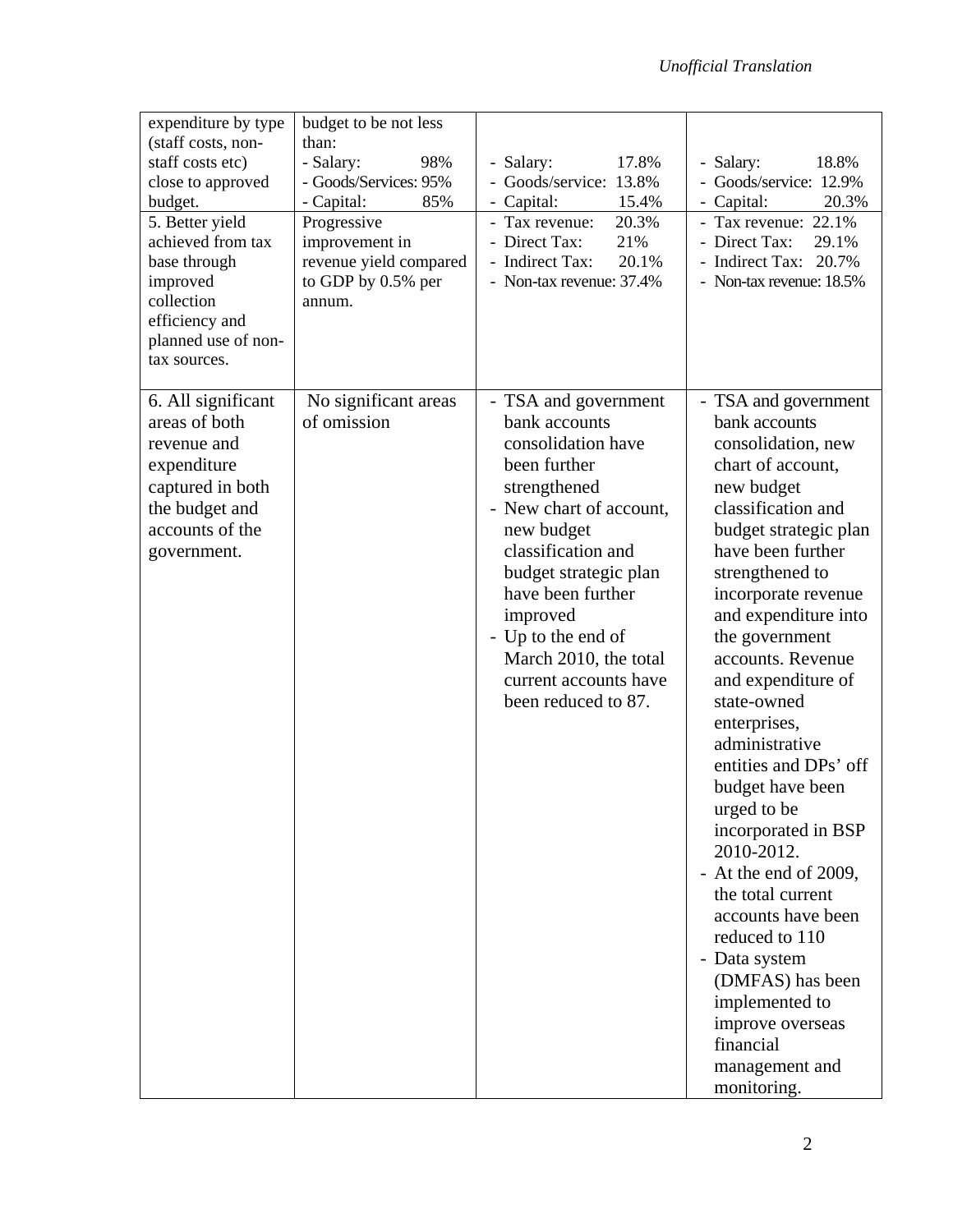### **2. Performance measurement of Stage 2 activities implementation**

The review of stage 2 activities implementation has focused on the progress of three action plans identified in CAP such as reviewing Platform 1 achievements to be strengthened in stage 2, progress to achieve the objectives of the platform 2 and implementation of activities for the next platforms.

#### **2.1 Platform One activities to be strengthened in Stage 2**

The four objectives for sustaining budget credibility which is the achievement of the platform 1 have been reviewed to support achieving platform 2 objective "**Improved Financial Accountability**".

### **Further improved revenue policy and administration**

#### **Non-Tax Revenue:**

Activities achieved include: draft on procedure monitoring government sub-loan in micro-finance sector; draft on commission fees of real estate service and Appraisal Company; draft on real estate service management standard; Prakas on real estate management (Dated on  $15<sup>th</sup>$  December 2009). In addition, some activities were prepared and issued such as application form for license and tender document for real estate developer; Prakas on licensing for real estate business management of independent engineering company; sub-degree on public bonds; and sub-degree on Cambodian bond committee. Draft on non-tax revenue management was further discussed with LMS; MEF's internal meeting was conducted to discuss issues and challenges related to non-tax revenue management and circular on national receipt was reviewed to be consistent with the existing regulations. More importantly, criteria for intensive award to revenue collectors were identified; debt from privatization was further reviewed; dept payment rules were prepared; research on revenue sources of the public administrative entities was conducted; legal frameworks related to state property management were compiled; and circular on strengthening the implementation article 17 of the Public Financial System Law was further prepared.

## **Tax Revenue:**

Activities which were fully implemented including implementation of rigid claiming measures against tax debtors; monitoring tax debtors at seven Khan Tax branches; preparing plan for enterprise census in Phnom Penh; reviewing guideline on taxpayer's obligation and rights; conducting workshop for strengthening IT system uses at seven Khan Tax branches; further documenting and entering data of the GDT; further studying on tax auditing program, preparing management policy; reviewing revenue mobilization from oil, gas and other mines; developing economic analysis model for forecasting revenue collected by the company and the government; and establishing sub-working group of revenue management from mines business. Moreover, third draft-law on oil taxation was revised; revenue policy and macro-economic framework were updated; and impact assessment of deducting on import tax of ASEAN's trade agreement on revenue was surveyed.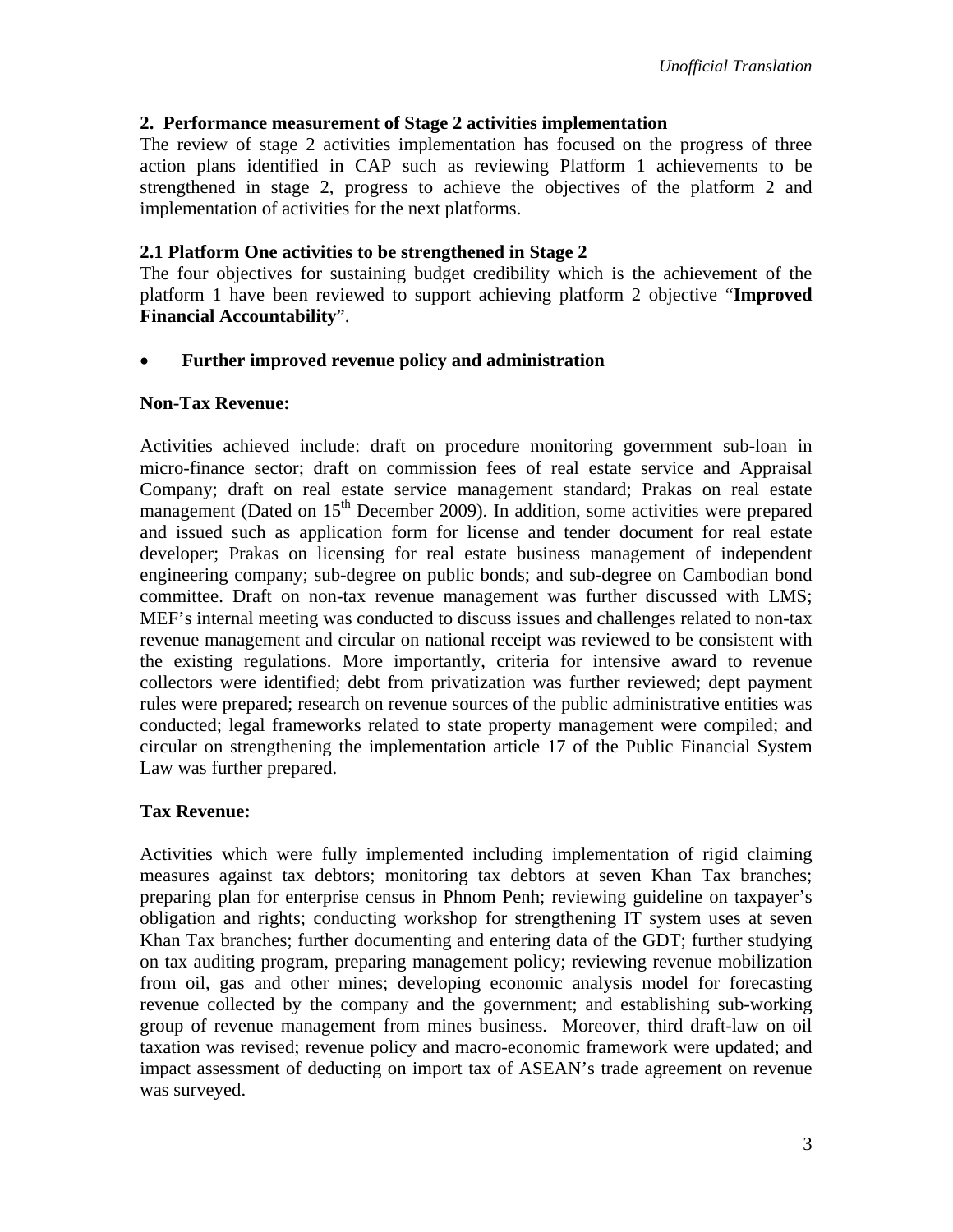In addition, LMs were also contributed in preparing inventory report; providing information on revenue sources; encouraging and strengthening efficiency of revenue and debt collection; and procedures on revenue mobilization was strengthened.

### **Further improved debt management**

DMFAS was further improved in collaboration with national and international consultants; and function of dept sustainable analysis (DSA) was integrated in revenue management office and a national expert in charge was selected. Workshops on DSA were done in cooperation with ABD's consultants.

### **Further improved cash and bank account management**

In early 2010, there were 90 accounts and the total current accounts reduced to 87 as of 31 March 2010. No account was further monitored at the national level and only 10 accounts remained and were permitted. The account balance of the General Department of Taxation (GDT) and the General Department of Customs and Excise is regularly kept zero at the end of the day. Account management was further implemented in cooperation with relevant LMs. By September 2009 there were 26 LMs operated bank accounts for salary payment and increased to 37 LMs in early 2010 (except the Ministry of National Defense). The use of banking system for revenue-expenditure operation in seven provinces (in 2009, there were only two provinces) were further prepared in collaboration with international consultants and a meeting between the MEF and NBC on bidding document was conducted. A report format for state cash was further prepared and revenue-expenditure spreadsheets were also updated. Based on regular report of revenueexpenditure operation and reviewing mandate life, there are no more arrears at the GDNT.

## **Further improved public procurement**

A draft on public procurement law was submitted for internal discussion and bidding document was continuously improved. A guideline on public procurement plan of 2010 was also prepared and circulated to all spending agencies. Meanwhile, other activities were also implemented such as a manual on IRRPP was documented; procurement context of LMs was reviewed; prakas on procurement management at provincial level was prepared in accordance with the law on administration of municipality, province/krong, and district/khan. Training course on professional procurement was conducted for spending agencies; international consultant for post audit was selected; procurement website has been further developed; and questionnaires for data collection of sending agencies were designed.

## **2.2 Platform two activities to be implemented in stage 2**

In the process towards improving financial accountability which is the main strategic objective of stage 2, activities have been identified and developed around eight objectives and success of which will lead to an improved financial accountability.

 **Improved lines of accountability by clarifying roles, functions, and responsibilities of LMs, levels, and within institutions** 

A studying process and documentation of legal frameworks related to PFM were further implemented; LMs' structure was complied (except the Ministry of National Defense,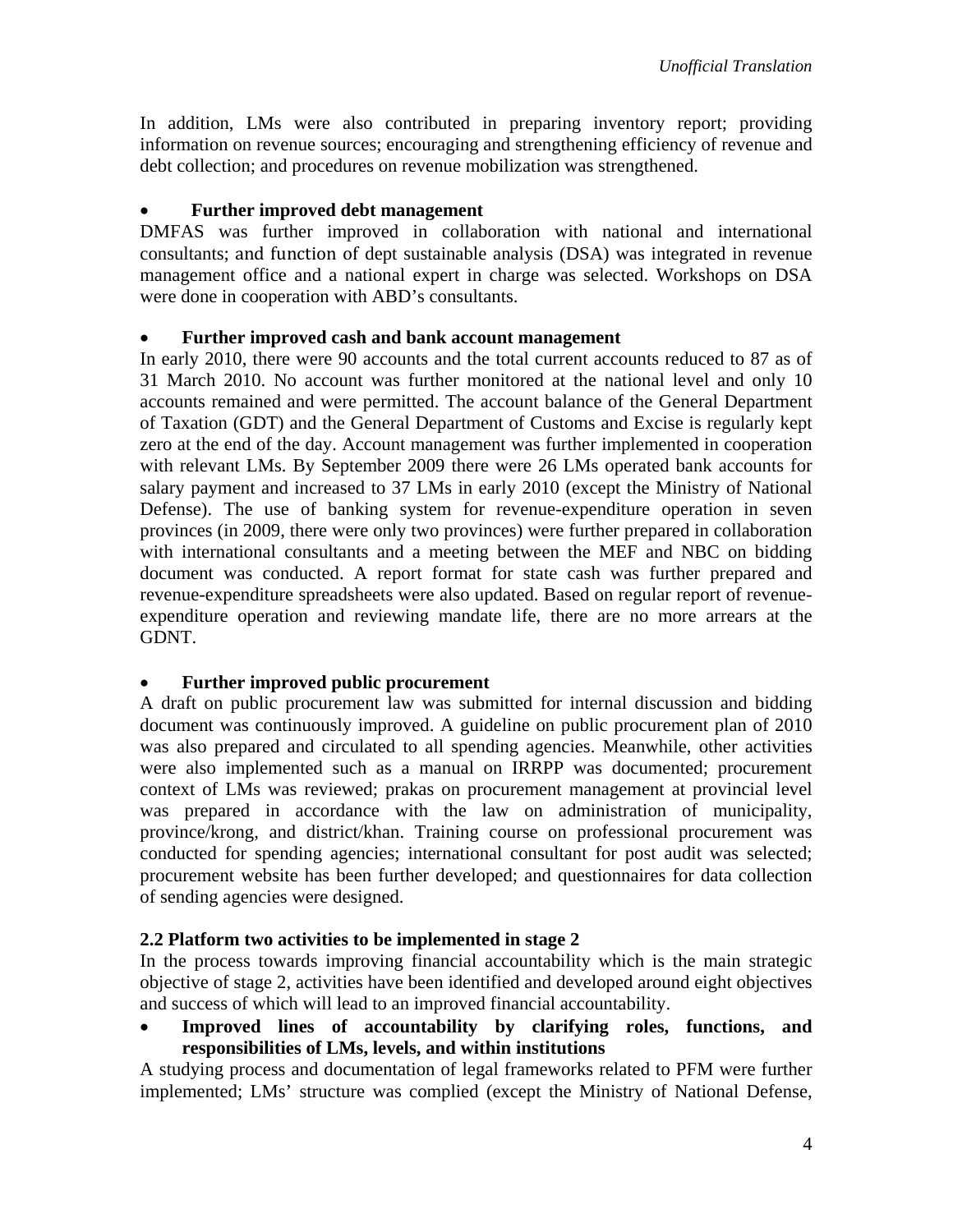Ministry of Interior, and Council of Ministers); and draft on budget entities was also discussed. LMs participated in preparing outline of budget flow and accountability; and preparation of new budget holder and entity, budget flow, and new accountability were reviewed. Within financial monitoring framework, financial controllers have been relocated to 11 LMs.

#### **Improved instruments for encouraging responsibility of financial management and enforcing accountability**

Guideline on procedures, context of expenditure commitment, and mandate payment were prepared and will prepare a detail by each chapter. A workshop on financial inspection standard was organized by France's TA.

#### **Further improve the implementation of new budget classification and new chart of account**

An appendix on economic classification was progressively improved and a draft on subsub accounts was further reviewed. A process of preparing six function classifications (administrative, geographic, economic, functional, program, and financing source) was circulated to relevant staff (Budget Department) and functional classifications were reviewed in accordance with the COFOG. Relevant activities were also implemented such as developing program code; participating a five days workshop on Government Financial Statistics 2001 in Singapore; and training courses on program budgeting and functional classifications were organized for officials in charge by IMF's experts; a process of compiling and circulating documents related to the national treasury was finished and commune/sangkat budget was reviewed; an accounting classification with TOEF was further improved; the linkage of new budget classification with GFS was revised; and TOFE 2008, TOFE January-December 2009, and GFS January-December 2009 were updated. More importantly, meetings with international consultants on budget classification, accounting, cash management, and business process were also organized.

#### **Improved process and transaction of budget execution**

Activities implemented including: spending over budget available is not allowed; loan was gradually reduced; sub-degree on improving of current expenditure procedure and cash advance of investment expenditure has been drafted; petty cash advance at LMs was monitored; and procedures on integration of investment expenditure of internal and external finance were developed. In addition, investment expenditure report of external finance 2009 was prepared; sub-degree on local and overseas daily substantial allowance and circular on using and providing salary for contract and temporary officers have been drafted; code of budget classification was reviewed; sub-degree on economic classifications has been drafted; chart of accounts for the FMIS project was identified; and relevant bidding documents for the FMIS were prepared. Significantly, there are four companies which will participate in the FMIS bidding process and they were invited to attend a meeting for clarifying bidding conditions and business process format. A business process was finalized and will submit for approval; a meeting on processing development of program accounting was organized at the GDNT; and training courses on basic IT were conducted for treasury staff in 2 provinces.

## **Improved accounting system and financial statement to ensure transparency**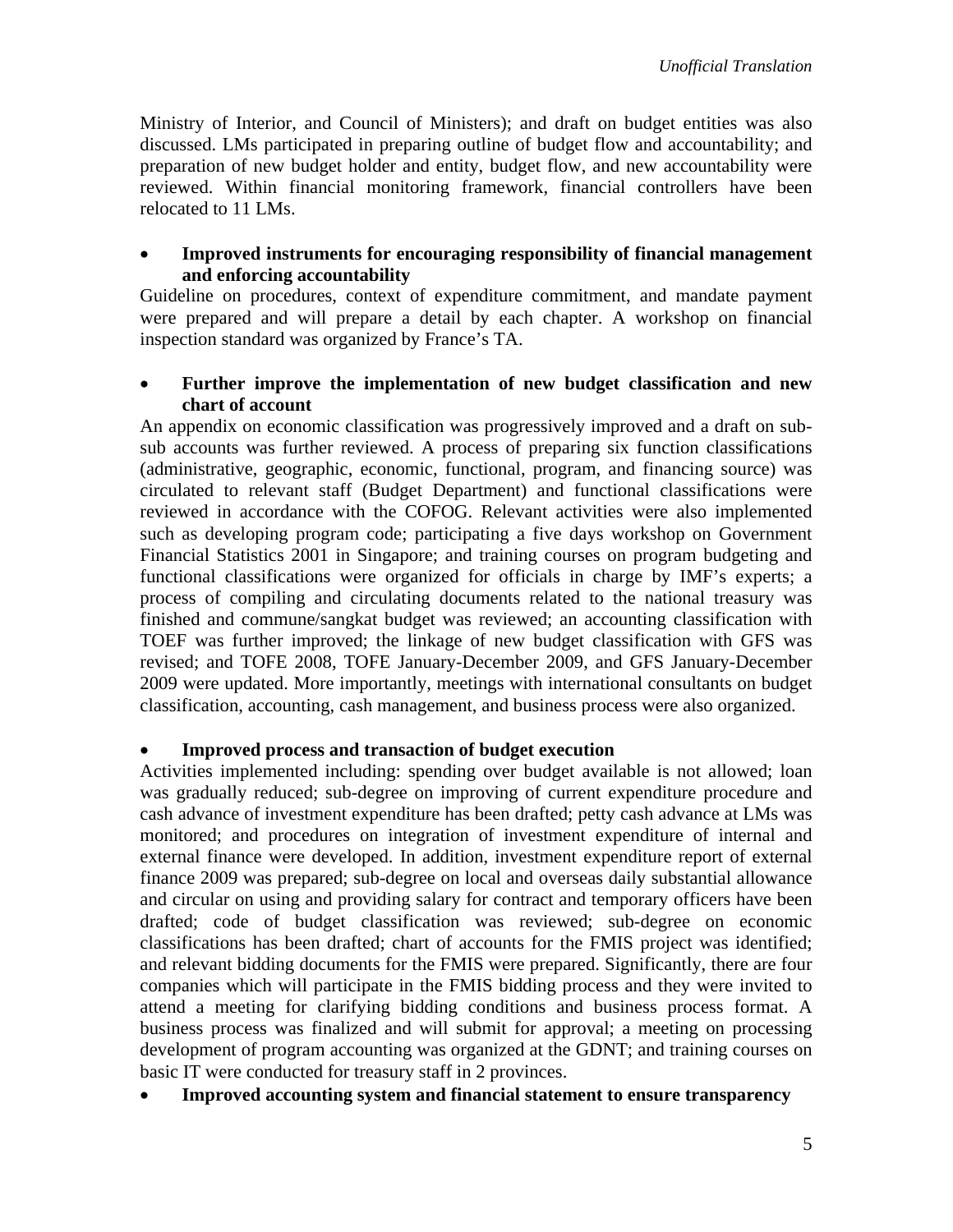A number of activities have also been implemented including reviewing of public accounting standards in accordance with PFM through IT system. Furthermore, a manual on state property inventory has been further developed and TOFE has been posted on the MEF website.

LMs in collaboration with the MEF have prepared inventory list and fixed assets of LMs has been registered and issued as well as a draft on state property management law and a report format of internal budget implementation has been developed and implemented.

## **Improved auditing, inspection, and response to the use of auditing and inspection finding**

A financial inspection plan 2010 and three years financial inspection plan (2010-2012) were being improved and financial inspection report 2009 was also prepared. Only one more an Internal Audit Department was established at Cambodian stock exchange commission (in 2009, 26 LMs established the Internal Audit Department; 18 of them have been operated and 3 state-owned enterprises also established internal audit units). A manual on general audit procedure and audit strategy (3 years) have been developed in accordance with new procedure. Meanwhile, laws and regulations on PFM and auditing were complied and circulated to LMs audit units. Audit boxes were installed and made known to the public, and MEF's audit plan of 2010 and three-year audit plan of four LMs were revised.

Internal Audit Departments at LMs have prepared annual audit plan in collaboration with the Internal Audit Departments of the MEF and NAA; and staff in charge got relevant trainings. More importantly, procedures and audit report have been developed; internal data monitoring system has been prepared; and audit questionnaires have also been designed.

## **Strengthen and develop fiscal decentralization policy and strategy**

Activities implemented such as reviewing the draft on financial regime law and state property management at national level; and draft on revenue allocation to national level has been prepared, short (2009-2011) and long (2011-2018) term strategies for fiscal decentralization have also been reviewed.

## **Building institutional capacity and motivational measures**

Activities implemented including developing training need assessment within the MEF and all LMs, professional developing plan, and preparing training activities plan for the PFM stage 2. A professional developing plan was completed and submitted to WB for approval; and training programs have been designed in collaboration with the Civil Service College of Singapore (Twining Program). In addition, Personnel Department of the MEF was installed a server for software of HRMIS. The bid for printing legal documents, human resources management rules, and MEF's structures is under process; personnel files preparation of the MEF were fully completed; procedures and relevant documents to support the process of the MEF's officials census were prepared as well as the instruction on work attendance monitoring was approved. Human resources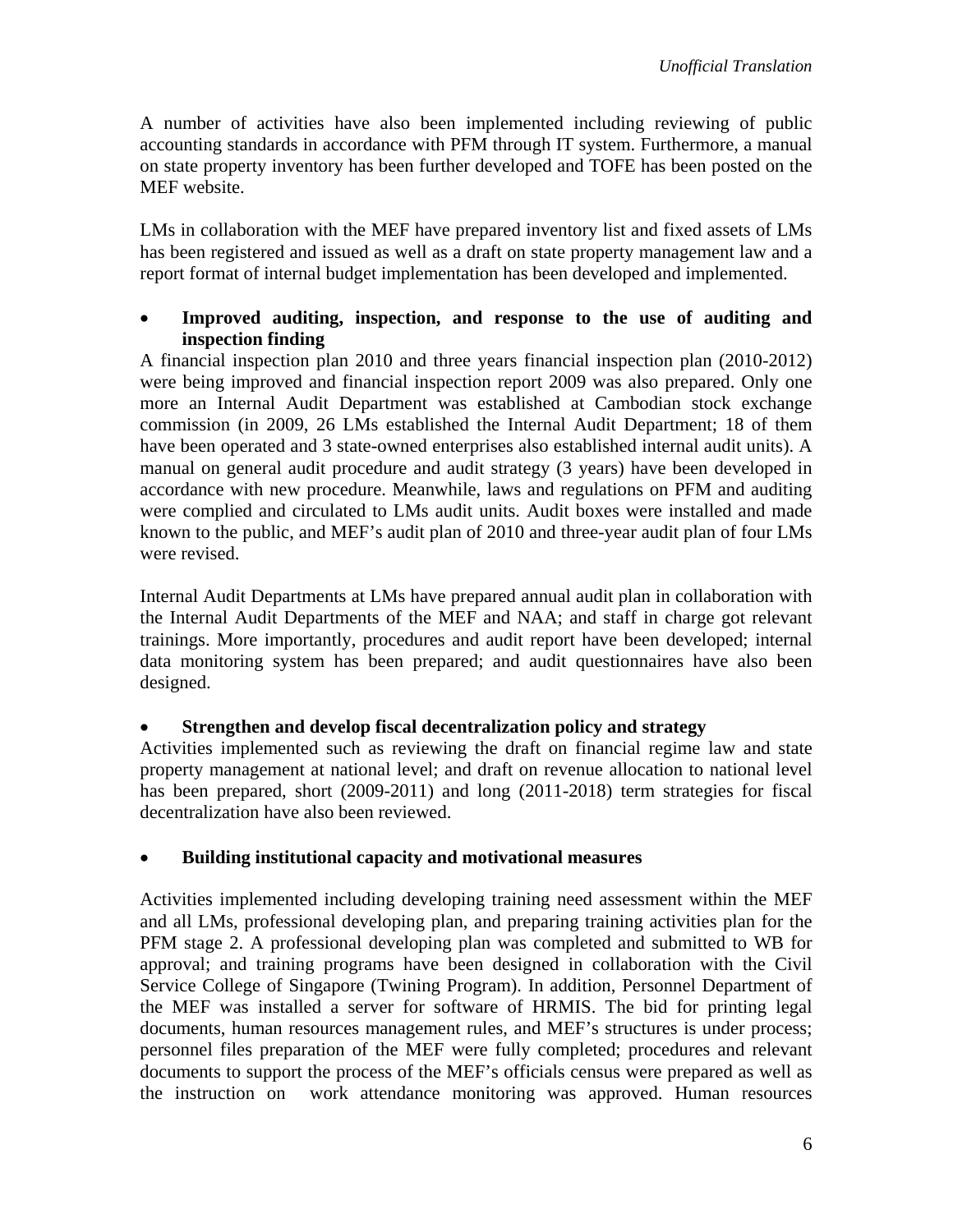development and management policies, staff management hank book, code of ethics of MEF's staff, TOR of international consultant functional review have been developed. Priority Operating Costs (POC) for the project implementation has been well progressed.

In addition to activities described above, training courses and study tours were organized and 1 staff was sent to participate training course on young leader in Japan and 2 officials were sent for study tour in Singapore and trainings on "leadership for public policy management" will be organized soon (two groups: 88 participants), short term training courses of 24 classes were conducted for staff from the Ministry of Rural Development, Ministry of Water Resources and Meteorology, Ministry of Agriculture Forestry and Fisheries, and MEF (Budget strategic plan, budget delegation, budget classification, chart of account, budget analysis, planning and auditing program, leadership for public policy management and IT); 100 customs officers attended local training courses and study tours; and 24 customs officers participated overseas training courses and study tours. Additionally, training plan stage 2 (local and overseas) under JICA assistant for the GDT has been prepared; training courses on IT system were conducted in 6 provinces (GDT); a study tour on management and implementation of FMIS project in Uganda was done; 5 staff selection to assist FMIS project is under process; training plan of 2010 for FMIS; and material supply plan for FMIS project officers has been prepared.

## **2.3 Activities for later platforms**

Progress for later platforms aims to improve and expand implementation of program budgeting and budget comprehensiveness and integration.

## **Improving and expanding the implementation of program budgeting**

The guideline on program budgeting gas been further improved and circulated to 8 pilot ministries; LMs' structures implementing program budgeting have been reviewed; and action plan for PB has been prepared. At the same time, 24 municipalities/provincial departments of education, youth and sports have piloted the program budgeting under monitoring of their Ministry. Strategic plan of LMs have been improved by identifying strategies for developing and implementing program budgeting; and annual operation plan and 3 years plan have been prepared.

## **Further improving budget comprehensiveness and integration**

Guideline on BSP has been improved and presented to relevant staff; evaluation and scoring procedure has been finalized; and matching PIP with BSP 2010-2012 of LMs; and consolidating DPs' revenue-expenditure sources. A revenue-expenditure report format for off budget management has been drafted. Mechanism to collect information of revenue-expenditure and off budget management in LMs has been further reviewed. The Medium Term Expenditure Framework (MTEF) 2011-2013 has also been updated.

LMs have also made great effort for capacity building and encouraging working groups to strengthen the efficiency of annual BSP preparation and budget integration.

## **3. Issues and challenges**